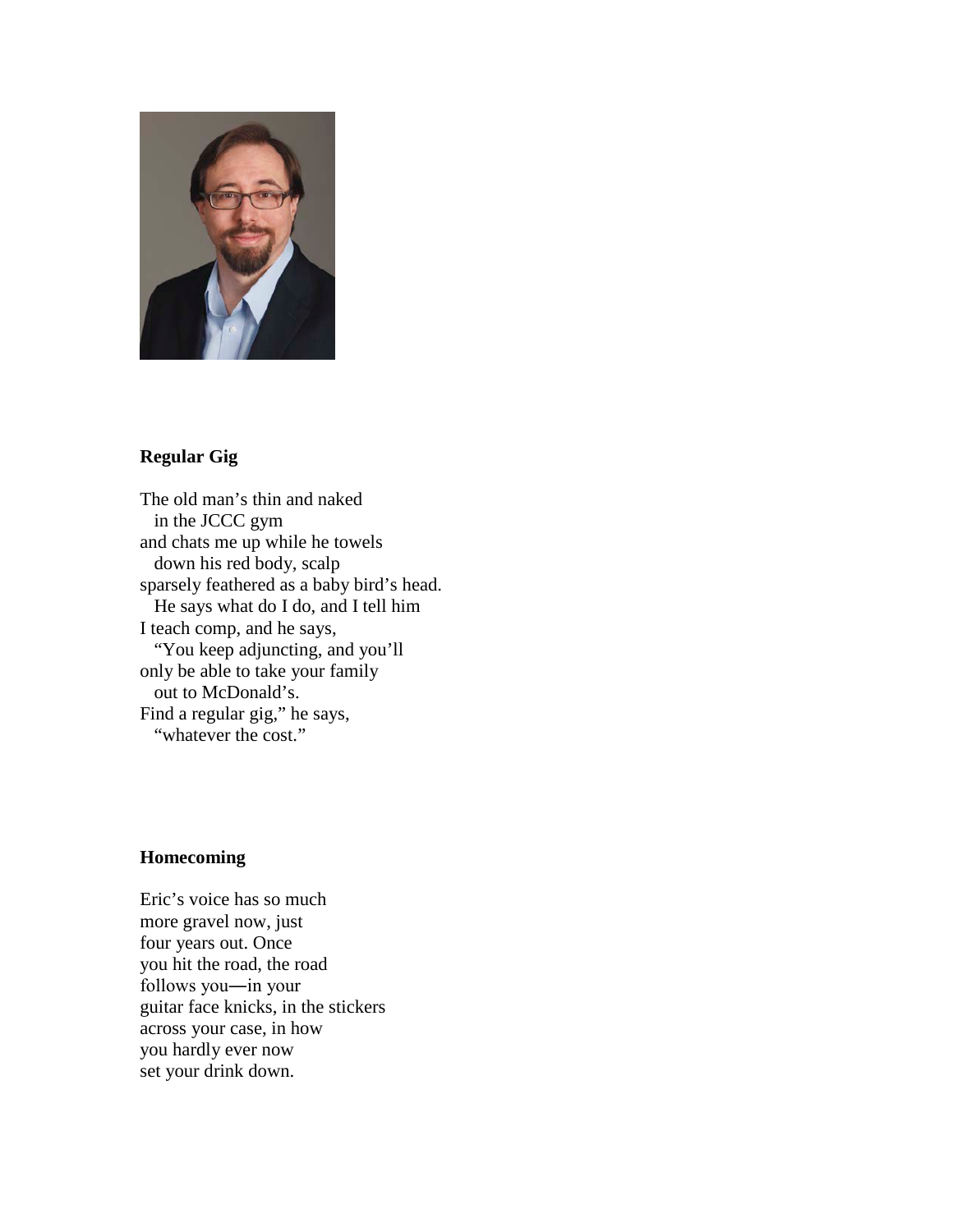#### **Croon, Swoon**

When I get low I turn on Madeleine Peyroux singing "Blue Alert," and my heart goes soft mush and my lips curl up, and my shoulders fall and rise with my breath, all well again, my wrists loose as if stirring brushes soup for her, chanteuse, songbird, ear tunnel love.

## **Mid-January, 15 Miles South of Emporia on I-35, Scenic Overlook**

Skin of ice on the country pond, black limbs stretch from frigid water.

We stop, but not long enough to watch the thaw.